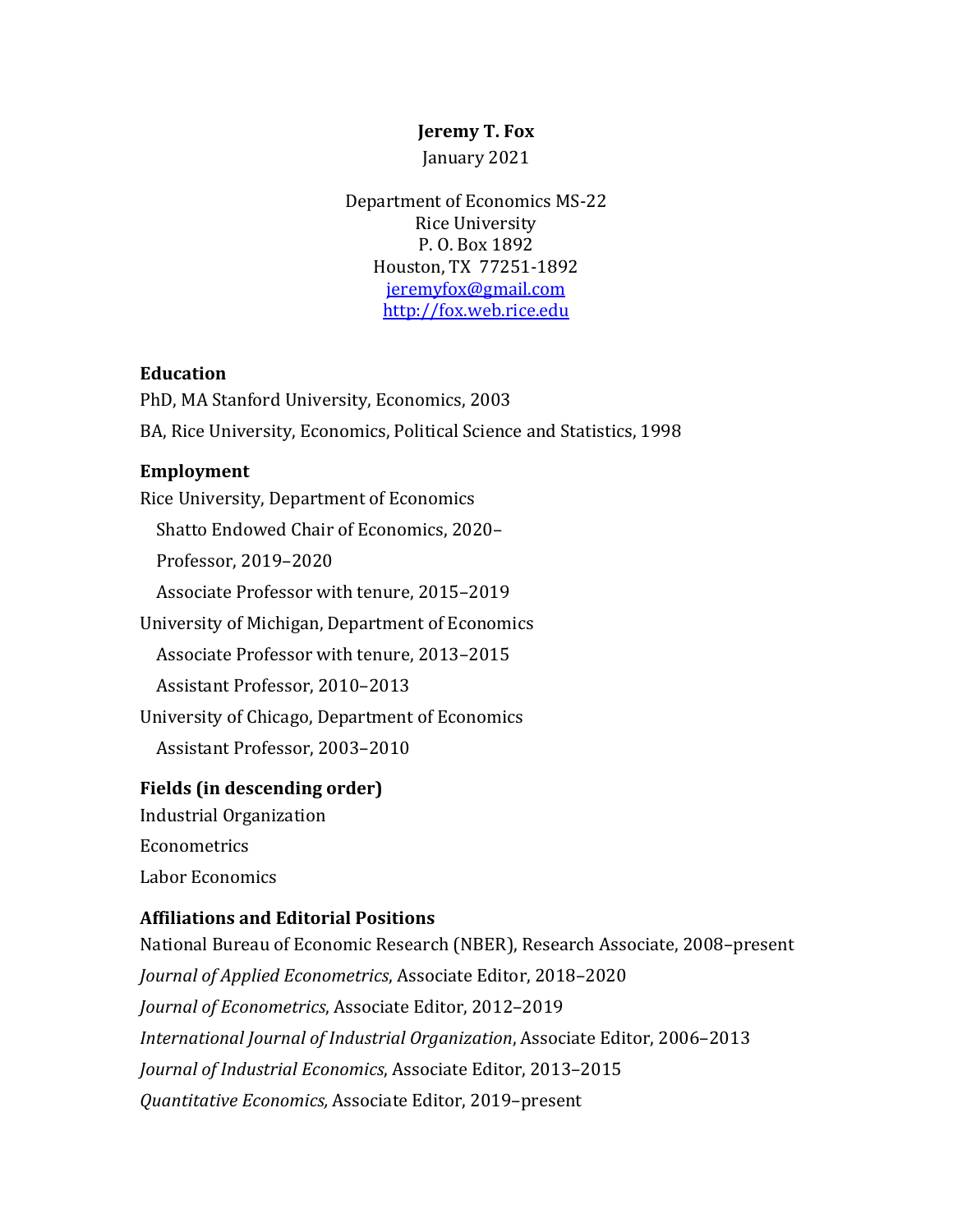*Quantitative Marketing and Economics*, Associate Editor, 2010–present

### **Major Administrative Positions**

Associate Chair for Junior Recruiting at Michigan, 2014–2015

Executive Committee at Michigan, 2011–2012, 2014–2015

Arts and Sciences College Computer Committee at Michigan, 2013–2015

University-wide Computer Committee at Michigan, 2014–2015

## **Published Papers**

Unobserved Heterogeneity in Matching Games, *Journal of Political Economy*, 2018,  $126(4)$ , 1339–1371 (lead article) (with Chenyu Yang and David Hsu)

Estimating Matching Games with Transfers, *Quantitative Economics*, 2018, 9(1), 1– 38 (lead article).

Specifying a Structural Matching Game of Trading Networks with Transferable Utility, *American Economic Review: Papers & Proceedings*, 2017, 107(5), 256-260.

A Note on Identification of Discrete Choice Models for Bundles and Binary Games, *Quantitative Economics,* 2017, 8, 1021–1036. (with Natalia Lazzati)

A Simple Nonparametric Approach to Estimating the Distribution of Random Coefficients in Structural Models, *Journal of Econometrics*, 2016, 195, 236-254. (with Kyoo il Kim and Chenyu Yang)

Nonparametric Identification and Estimation of Random Coefficients in Multinomial Choice Models, *RAND Journal of Economics*, 2016, 47(1), 118-139. (with Amit Gandhi)

Reconfigurable Radios: A Possible Solution to Reduce Entry Costs in Wireless Phones, *Proceedings of the IEEE*, 2015, 103(3), 438-451. (with Mina Rais-Zadeh, Yogesh Gianchandani and David Wentzloff)

Measuring the Efficiency of an FCC Spectrum Auction, *American Economic Journal: Microeconomics*, 2013, 5(1), 100-146. (with Patrick Bajari) Reprinted in *Handbook of Spectrum Auction Design* by Bichler and Goeree, 2017

Improving the Numerical Performance of Static and Dynamic Aggregate Discrete Choice Random Coefficients Demand Estimation, *Econometrica,* 2012, 80(5), 2231– 2267. (with Jean-Pierre Dubé and Che-Lin Su)

The Random Coefficients Logit Model Is Identified, *Journal of Econometrics*, 2012, February, 166(2), 204-212. (with Kyoo il Kim, Stephen Ryan and Patrick Bajari)

A Simple Estimator for the Distribution of Random Coefficients, *Quantitative Economics*, 2011, November, 2(3), 381-418. (with Kyoo il Kim, Stephen Ryan and Patrick Bajari)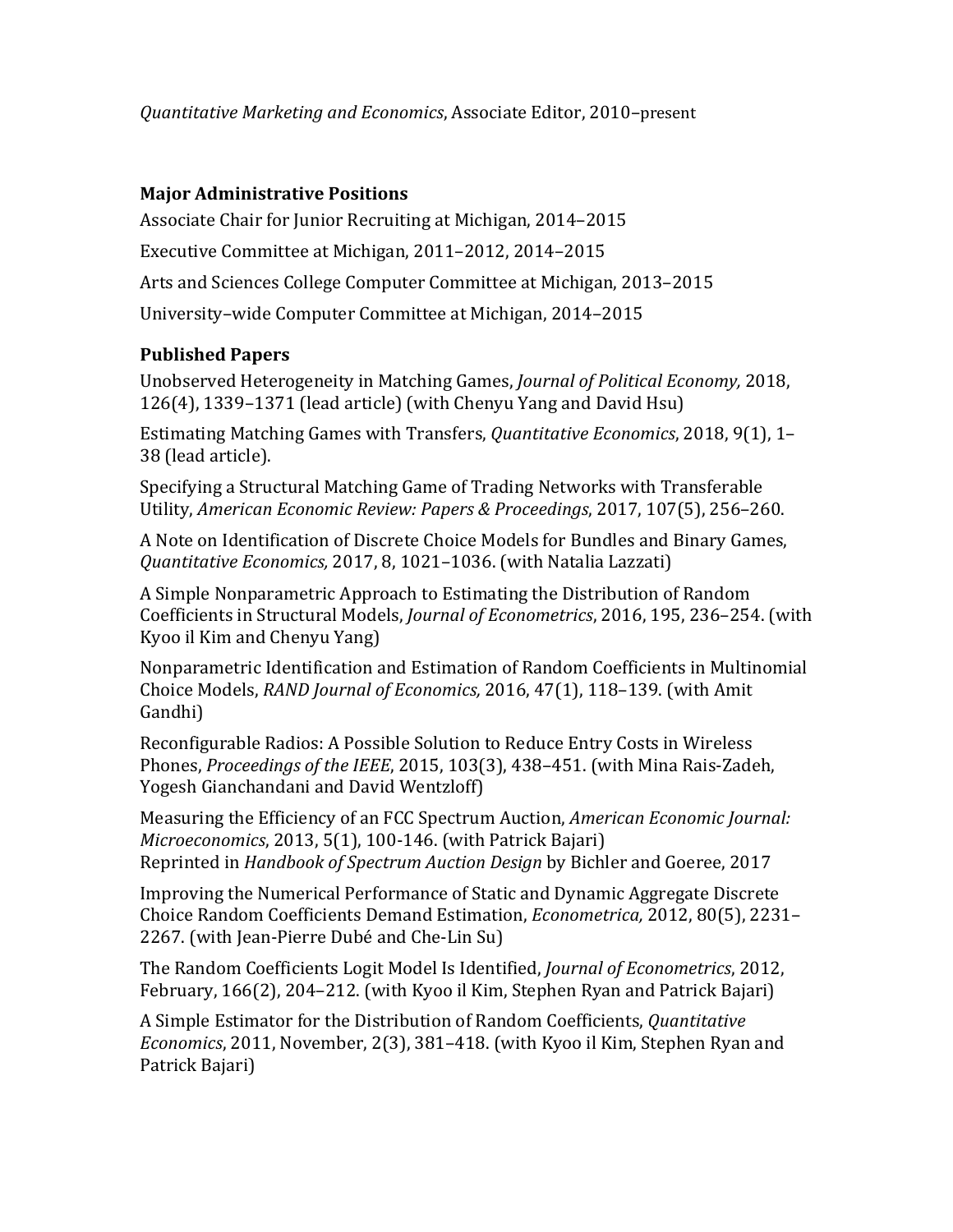Does Input Quality Drive Measured Differences in Firm Productivity? *International Economic Review,* 2011, November, 52(4), 961–989. (lead article) (with Valérie Smeets)

Identification in Matching Games, *Quantitative Economics*, 2010, November, 1(2), 203-254 (lead article).

Estimating the Employer Switching Costs and Wage Responses of Forward-Looking Engineers, *Journal of Labor Economics*, 2010, April, 28(2), 357-411.

Firm Size Wage Gaps, Job Responsibility and Hierarchical Matching, *Journal of Labor Economics,* 2009, January, 27(1), 83-126.

Matching models: empirics, *New Palgrave Dictionary of Economics*, 2009.

Evaluating Wireless Consolidation Using Semiparametric Demand Estimation. *Quantitative Marketing and Economics,* 2008, 6(4), 299–338. (lead article) (with Patrick Bajari and Stephen Ryan)

Linear Regression Estimation of Discrete Choice Models with Nonparametric Distributions of Random Coefficients, *American Economic Review P&P,* 2007*,* 97(2), 459–463. (with Patrick Bajari and Stephen Ryan)

Semiparametric Estimation of Multinomial Discrete Choice Models Using a Subset of Choices, *RAND Journal of Economics,* 2007, 38(4), 1002–1019. 

Recent Advances in Structural Econometric Modeling: Dynamics, Product Positioning and Entry, *Marketing Letters*, 2005, 16(3), 209-224. (with Jean-Pierre Dubé, K. Sudhir, and others)

# **Working Papers**

Identifying Demand with Multidimensional Unobservables: A Random Functions Approach (with Amit Gandhi)

An Empirical, Repeated Matching Game Applied to Market Thickness and Switching

A Note on Nonparametric Identification of Distributions of Random Coefficients in Multinomial Choice Models, R&R at *Annals of Economics and Statistics* 

Consolidation in the Wireless Phone Industry (NET Institute Working Paper 05-13)

Full Identification in the Generalized Selection Model (with Amit Gandhi)

Mobile Phone Mergers and Market Shares Short Term Losses and Long Term Gains (with Hector Perez-Saiz, NET Institute Working Paper 06-16)

Three Empirical Checks for the Empirical Validity of Olley and Pakes Productivity Estimators (with Valérie Smeets)

Unobserved Heterogeneity in Matching Games with an Application to Venture Capital (with David Hsu and Chenyu Yang)

Using Wireless Consolidation to Distinguish Heterogeneous Technologies and Scale Economies (with Hector Perez-Saiz)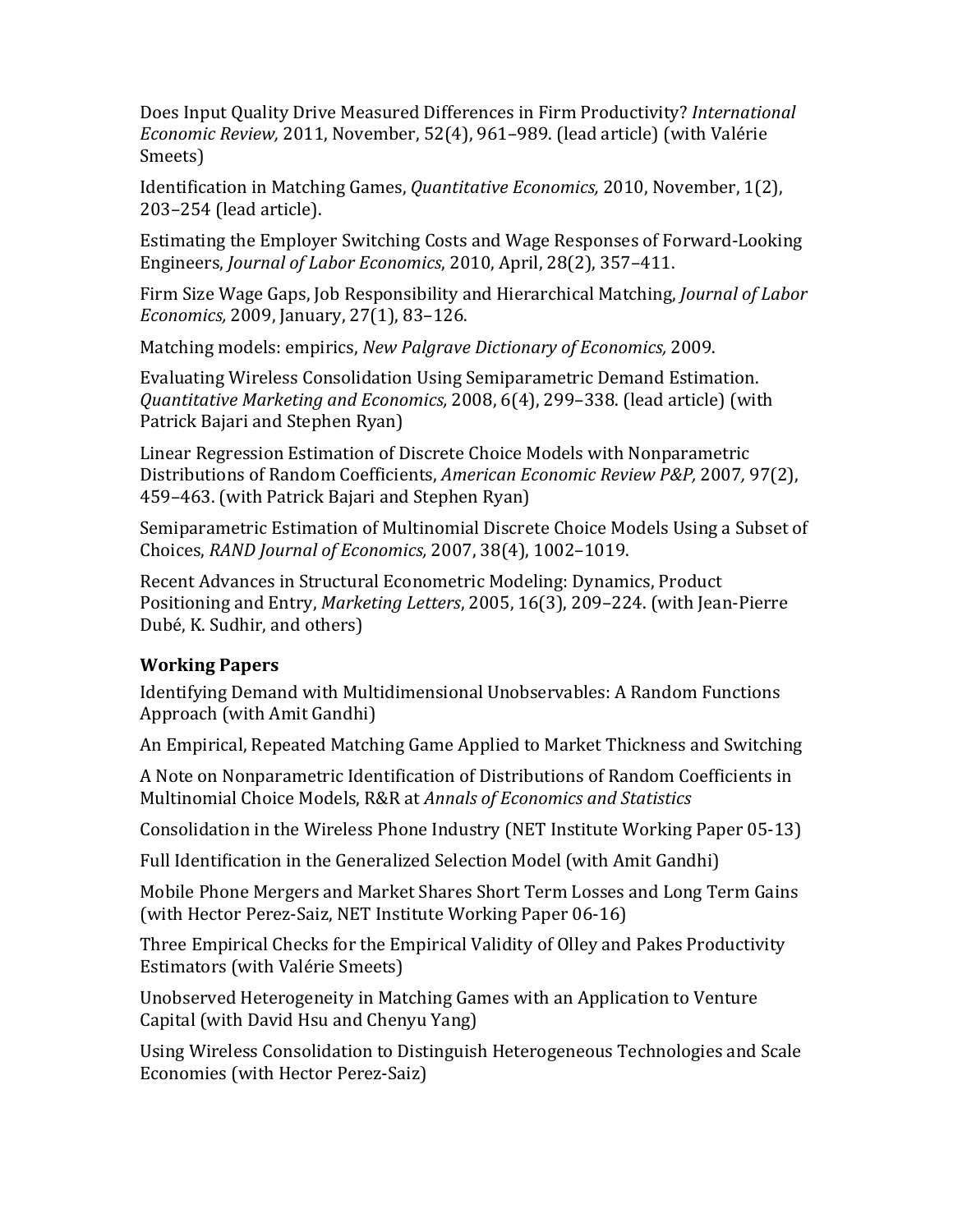## **Computer Software (available on my website)**

A Toolkit for Matching Maximum Score Estimation and Point and Set Identified Subsampling Inference (with David Santiago)

Code for the Fox, Kim, Ryan & Bajari random coefficients estimator

Code for the Dubé, Fox & Su MPEC estimator for the BLP model

## **Policy Comments**

Comment on FCC Public Notice DA 06-238 (proposed rules for Advanced Wireless Services auction) (with Patrick Bajari)

## **Honors & Grants**

National Science Foundation grant SES- 2019028, "Repeated Matching Games: An Empirical Framework", 2020-2023.

Center for Econometrics and Microdata Practice, Jinan University (Guangzhou, China), Fellow

National Science Foundation grant SES-1730636, "Operationalizing Pseudo-Market Mechanisms" (with Hulya Eraslan and Yinghua He), 2017–2020.

W. Glenn Campbell and Rita Ricardo-Campbell National Fellow and the John Stauffer National Fellow at the Hoover Institution, 2013–2014

Michigan Institute for Teaching and Research in Economics (MITRE) faculty research grant

National Science Foundation grant SES-1247565, "MEMS Reconfigurable Radios: System Development and Entry Costs in Wireless Phones" (with Mina Rais-Zadeh, David Wentzloff, Yogesh B. Gianchandani), 2012-2015.

Economics of Information and Communications Technologies workshop, keynote speaker (Portugal, 2013)

Excellence in Refereeing Award 2012, *American Economic Review* 

National Science Foundation grant SES-09022046, "Nonparametric Identification and Estimation of Distributions of Unobserved Heterogeneity in Economic Choice Models using Mixtures" (with Amit Gandhi), 2009-2011.

National Science Foundation grant SES-0721036 "Estimating Network and Matching Games of Interfirm Relationships", 2007-2010.

Stigler Center for the Study of the Economy and the State, research support, 2007– 2008 and 2008–2009

Social Science Divisional Research Grant, University of Chicago, 2004, 2005, 2006, 2007.

Olin Junior Faculty Fellowship, University of Chicago, 2004–2005 and 2005–2007

NET Institute Summer Grant, 2004, 2005 & 2006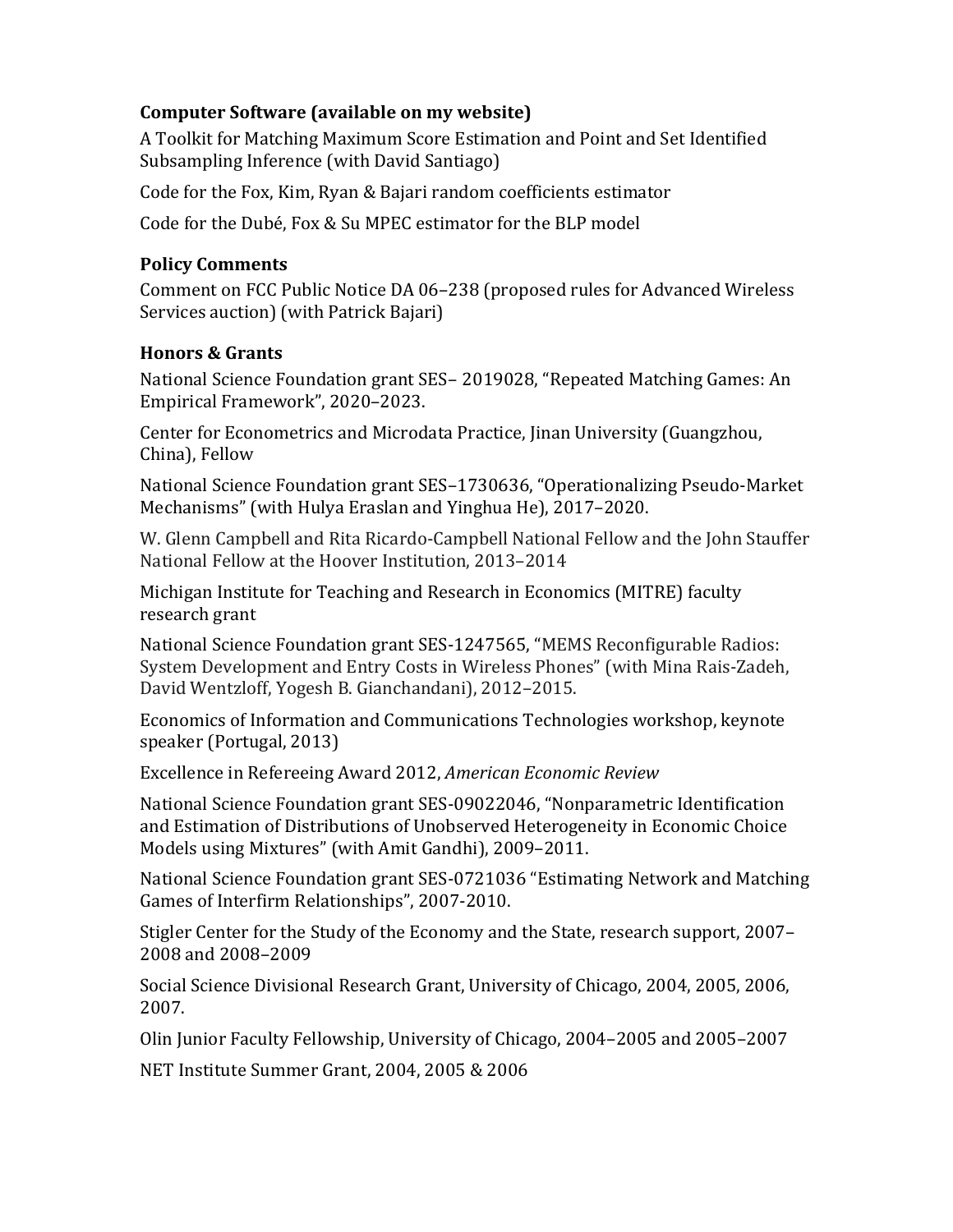Landau Prize for the Best Working Paper, Stanford Institute for Economic Policy Research, 2003

Kapnick Foundation Dissertation Fellow, Stanford Institute for Economic Policy Research, 2002–2003

# **Teaching**

PhD Industrial Organization (Chicago, Michigan, Rice)

PhD Computational Economics (Michigan, Rice)

Undergraduate Econometrics (Chicago, Michigan, Rice)

Undergraduate Industrial Organization (Rice)

Undergraduate Regulation & Market Design (Michigan)

Undergraduate Research in Econometrics (Rice)

Graduate Theory and Empirics of Matching Games (mini-course at Tel Aviv University, University of Melbourne)

Graduate Estimation, Identification and Computation of Unobserved Agent Heterogeneity Distributions in Economic Choice Models (mini-course at INSEE-CREST and ENSAE in Paris)

# **Conference Organizing / Scientific Committees / External Reviews**

University of Miami Department of Economics external review committee, 2020

From Theory to Practice: New Developments in Structural Econometrics and Policy Analysis, Becker Friedman Institute, Chicago, 2019.

Summer Institute in Competitive Strategy conference on Big Data and Marketing, Berkeley Hass, Summer 2015

Economics of Information and Communications Technologies, Portugal, 2012, 2013, 2014, 2015

Stanford Institute for Theoretical Economics, Theory Based Empirical Work, Summer 2013

Econometric Society, North American Meeting, Summer 2013

MITRE Auctions and Matching, Michigan, Fall 2012

Milton Friedman Institute, Chicago, Matching and Price Theory Conference, 2011

Industrial Organization Society, ASSA Meetings, 2011, Two Sessions

Quantitative Marketing and Economics, UCLA, 2010

Institute for Computational Economics, Chicago, Micro Conference Organizer, 2008, 2009

# **Dissertation Advising (PhD chair or committee membership)**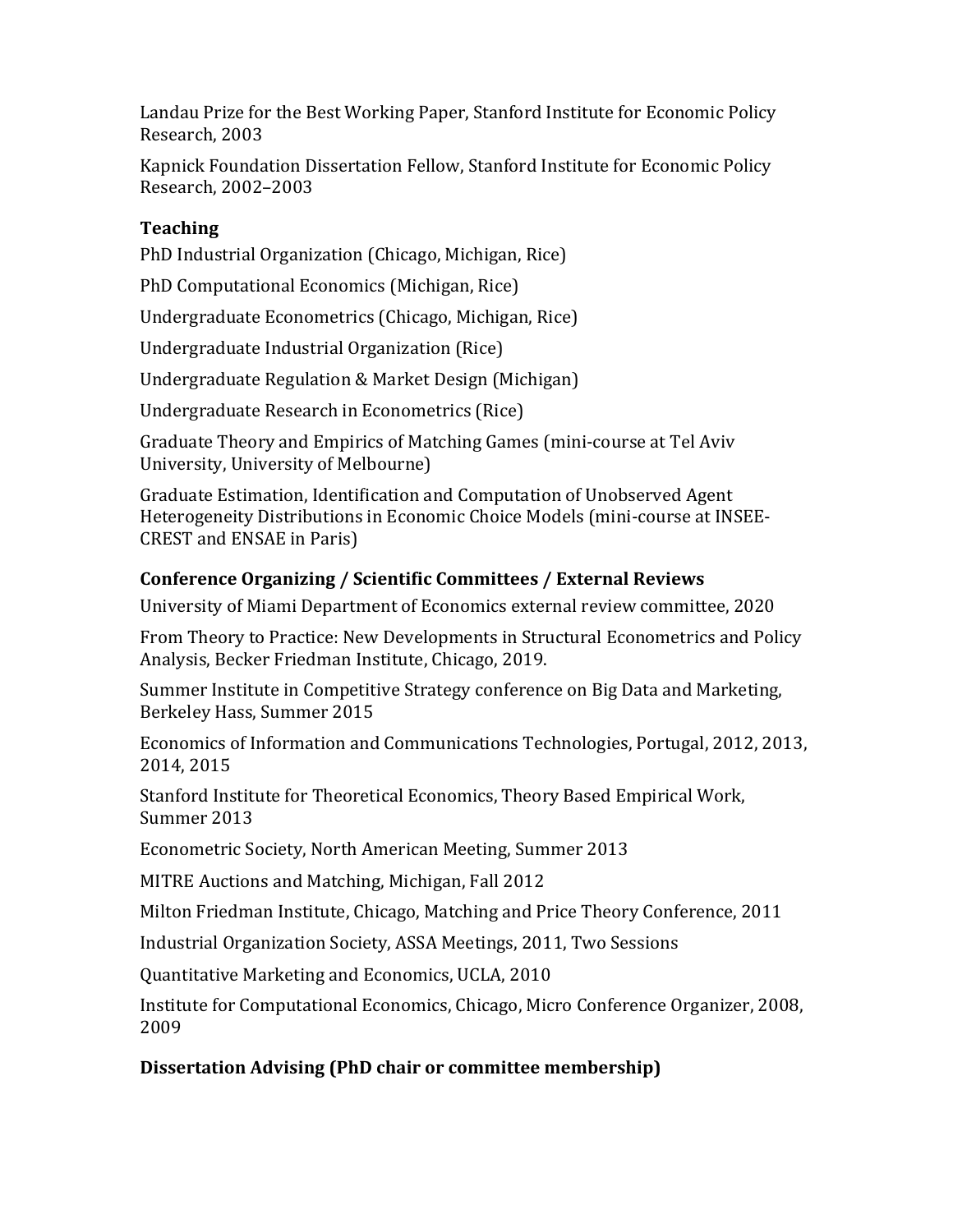Suguru Otani (Chair) Dept. of Economics, Rice University

Qiran Shao (Chair) Dept. of Economics, Rice University

Igor Westphal (Chair) Dept. of Economics, Rice University

Sen Lu (Chair) Dept. of Economics, Rice University

Xiaoyu (Fisher) Yu (Co-Chair) Dept. of Economics, Rice University

Yakym Pirozhenko (Chair) Dept. of Economics, Rice University

Rajarshi Bhoval (Chair) Dept. of Economics, Rice University

Amir Kazempour (Chair) Dept. of Economics, Rice University

Xunjie Zheng (Chair) Dept. of Economics, Rice University

Michael Shashoua (Chair) Dept. of Economics, Rice University *Private Labels, Famous Brands and Heterogeneous Households* Initial placement: Capital One Current institution: Facebook

Benjamin Glass

Dept. of Economics, University of Michigan, 2018 Attending to Inattention: Identification of Deadweight Loss under Non-Salient Taxes Initial placement: Pennsylvania State University, Department of Economics (Visiting Assistant Professor) Current institution: US Department of the Treasury

Adam Dearing

Dept. of Economics, University of Michigan, 2017 *Pricing Policy and Welfare in Retail Chains: A Case for Vertical Incentives* Initial placement: Ohio State University, Department of Economics

Chenyu Yang (Co-Chair)

Dept. of Economics, University of Michigan, 2016 *Vertical Integration and Innovation in the Chipset and Smartphone Industry* Initial placement: University of Rochester, Simon School of Business (economics) Current institution: University of Maryland, Department of Economics

Reid Dorsey–Palmateer

Dept. of Economics, University of Michigan, 2015 The *Effects of Wind Power Intermittency on Wind Power and Emissions*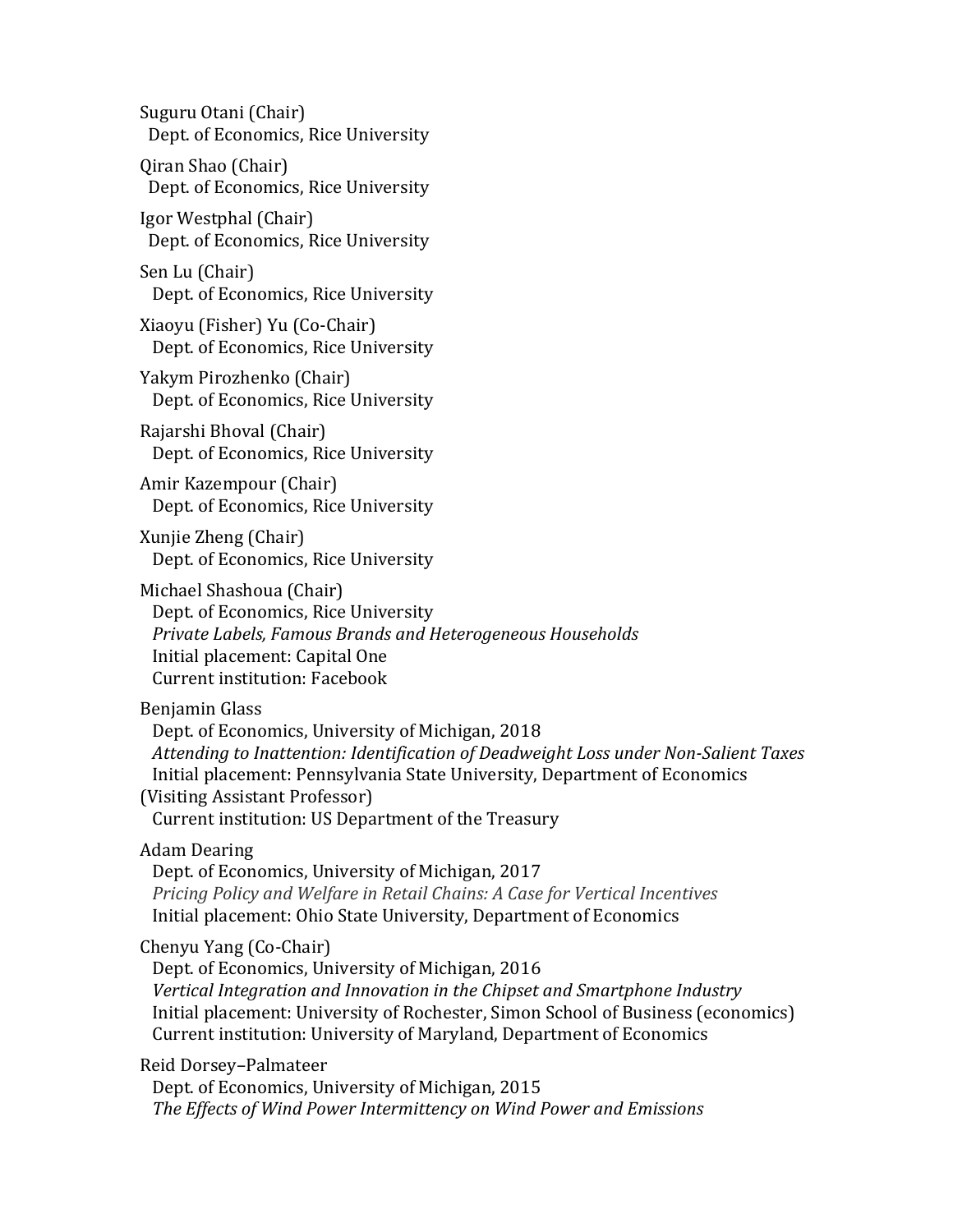Initial placement: Western Washington University, Department of Economics

#### Evan Herrnstadt

Dept. of Economics, University of Michigan, 2015  *Conservation Versus Competition? Environmental Objectives in Government* 

# *Contracting*

Initial placement: Harvard University, post-doc Current institution: Congressional Budget Office

#### Kuncheng Zheng

Ross School of Business, University of Michigan, 2015 *Bank Equity Capital and Risk-taking Behavior: The Effect of Competition* Initial placement: Northeastern University, Finance

### Ryan Monarch

Dept. of Economics, University of Michigan, 2014 "It's Not You, It's Me": Breakups in U.S.-China Trade Relationships Initial placement: Federal Reserve Board

#### Marek Zapletal

Ross School of Business, University of Michigan, 2014  *Three Essays on Entrepreneurship and Regulation* Initial placement: Brattle Group

### Yu Zhou

Dept. of Economics, University of Michigan, 2014 *Identification and Estimation of Entry Games Under Symmetry of Unobservables* Initial placement: Fudan University, Department of Economics

#### Andrew McCallum

Dept. of Economics, University of Michigan, 2013 The Structure and Evolution of Entry Costs in Trade Initial placement: Federal Reserve Board

#### Matthew Backus

Dept. of Economics, University of Michigan, 2012 *Why Is Competition Correlated with Productivity?* Initial placement: Cornell, Department of Economics (eBay postdoc) Current institution: Columbia Business School

#### Di Li

Ross School of Business, University of Michigan, 2012 *Managerial Incentive and Takeovers: A Structural Investigation* Initial placement: Georgia State University, finance Current institution: Peking University HSBC Business School

Adam Clemens (Co-Chair)

Dept. of Economics, University of Chicago, 2010 *Essays on worker compensation* Initial placement: CNA

Hector Perez-Saiz (Co-Chair)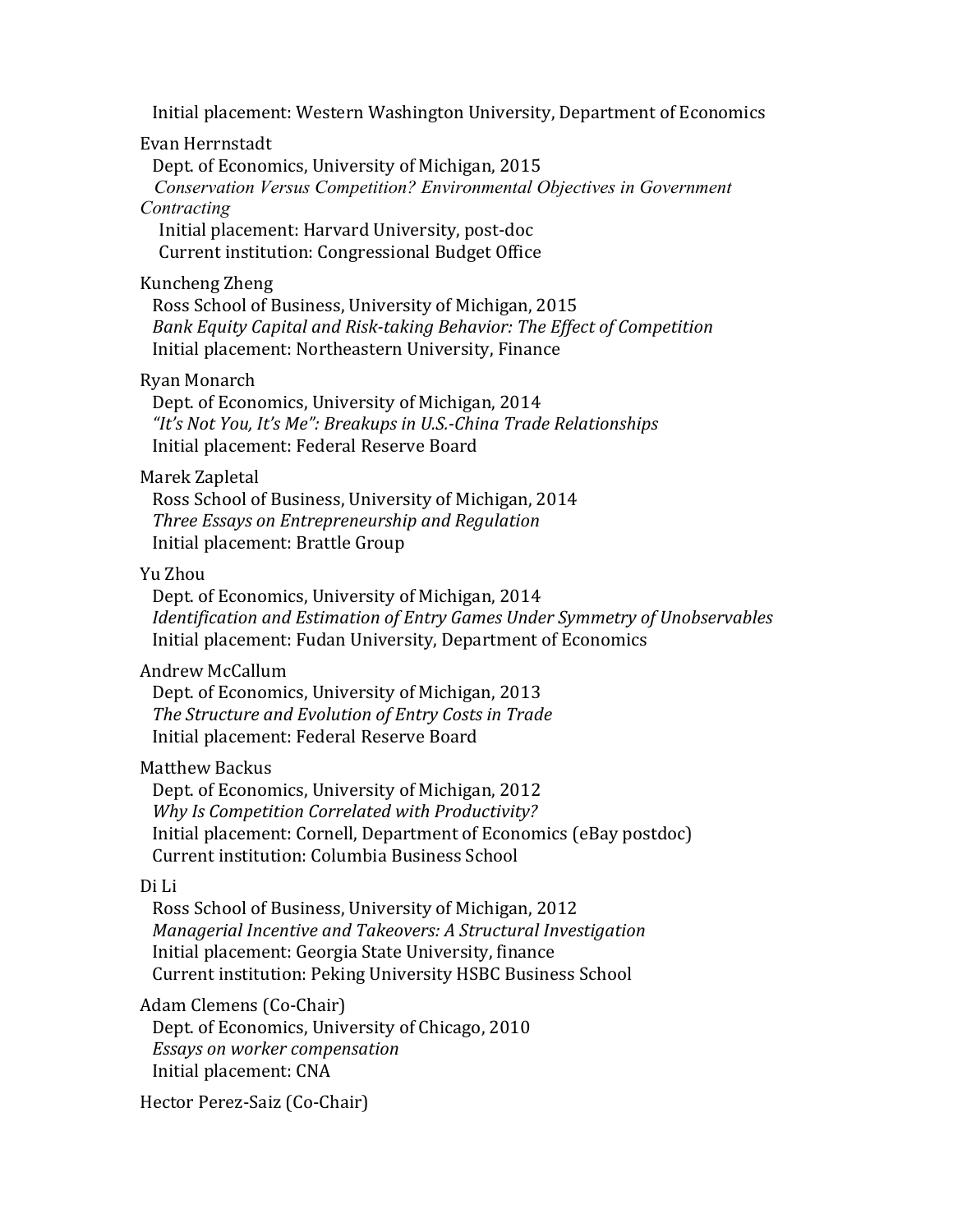Dept. of Economics, University of Chicago, 2010 *Building new plants or entering by acquisition? Estimation of an entry model for the U.S. cement industry* Initial placement: Bank of Canada Current institution: International Monetary Fund Oktay Akkus

Dept. of Economics, University of Chicago, 2009 *Essays* on endogenous matching applications Initial placement: Bates White Current institution: Nathan Inc.

Gustaf Bruze

Dept. of Economics, University of Chicago, 2009 *Essays* on the causes and consequences of marital sorting on schooling Initial placement: Aarhus University Current institution: Karolinska Institute

Mitsukuni Nishida (Chair)

Dept. of Economics, University of Chicago, 2009

*Estimating a model of strategic network choice: The convenience-store industry in Okinawa*

Initial placement: Johns Hopkins University, Dept. of Economics (Visiting Assistant Professor)

Current institution: Johns Hopkins University, Carey Business School

Heleno Pioner 

Dept. of Economics, University of Chicago, 2008 Semiparametric identification of multidimensional screening models Initial placement: Fundação Getúlio Vargas, Dept. of Economics, Brazil Current institution: Amazon

#### Amit Gandhi

Booth School of Business, University of Chicago, 2007 *Rational expecations at the racetrack: Testing expected utility theory* Initial placement: Univ. of Wisconsin, Dept. of Economics Current institution: University of Pennsylvania, Dept. of Economics

### Hongju Liu

Booth School of Business, University of Chicago, 2007 Essays on complementarities in technology markets Initial placement: Univ. of Connecticut, Marketing

### Yukichi Mano

Dept. of Economics, University of Chicago, 2007 *Essays on cluster-based industrial development* Initial placement: National Graduate Institute for Policy Studies, Japan Current institution: Hitotsubashi University, Japan

#### Alexander Popov

Dept. of Economics, University of Chicago, 2007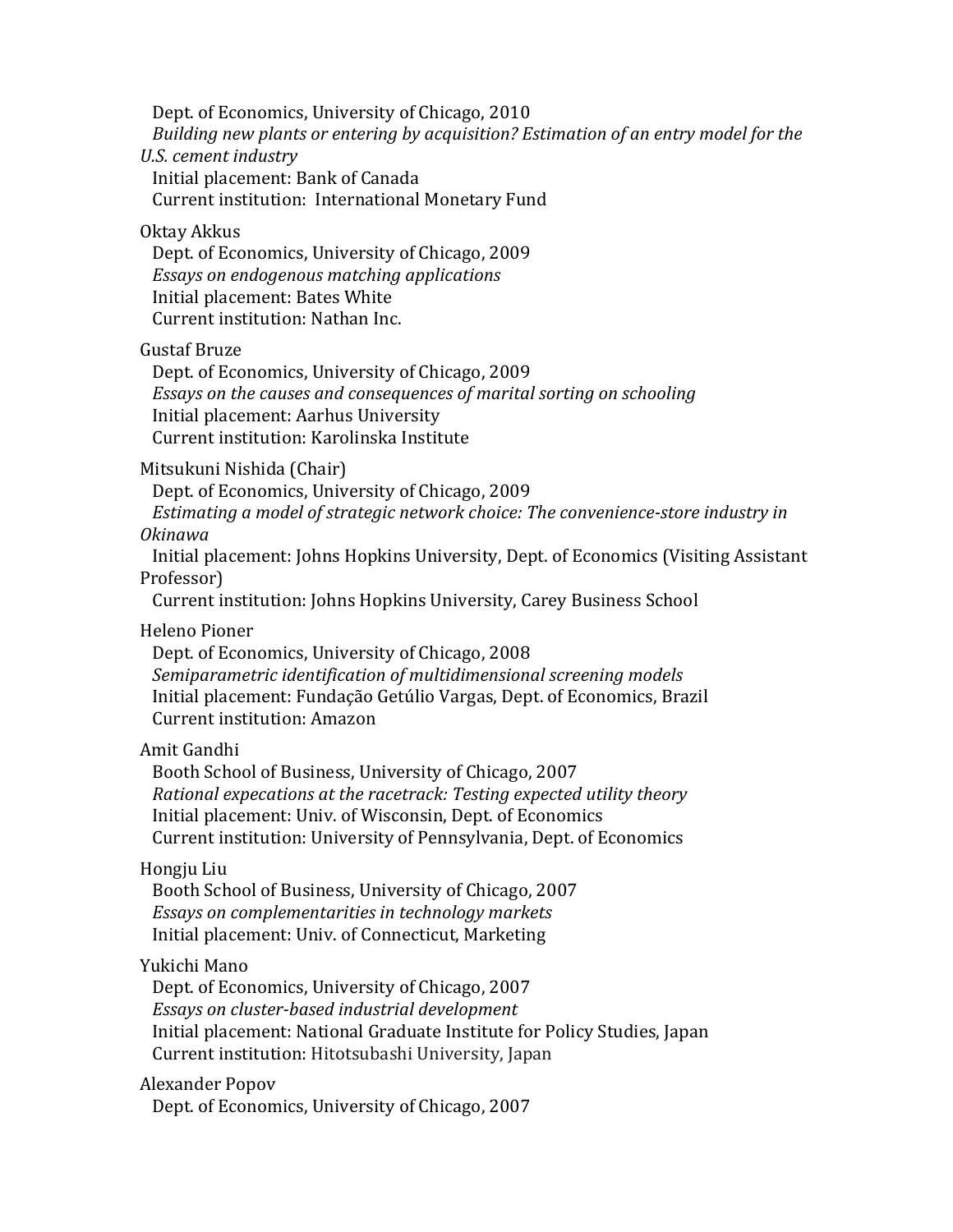Financial markets development, allocation of capital to ideas, and firm-sponsored *training*

Initial placement: European Central Bank

Rachel Soloveichik (Chair) Booth School of Business, University of Chicago, 2007 *Family transfers in rural Mexico: An application to risk sharing and labor supply elasticity* Initial placement: Bureau of Economic Analysis

Avraham Stoler Dept. of Economics, University of Chicago, 2005 *Mortality risk and economic behavior* Initial placement: Brattle Group Current placement: DePaul University, Dept. of Economics

# **Visits (1 week or more)**

Aarhus University, two weeks, 2003

Booth Graduate School of Business, University of Chicago, marketing group, 2 weeks, 2016

Bank of Canada, Financial Stability Department, 1 week, 2010

Fudan University, Shanghai, 1 week, 2016

INSEE-CREST (Paris), Industrial Organization Section, 1 month, 2008

Microsoft Research New England, 1 week, 2017

Northwestern University, Department of Economics, Center for the Study of Industrial Organization, 2 quarters, 2009

Princeton University, Department of Economics, 1 week, 2016

Sciences Po, Department of Economics, 1 week, 2014

Stanford University, Hoover Institution, 1 year, 2013-2014

Tel Aviv University, Department of Economics, 1 month, 2005

UCL, Department of Economics, 1 week, 2011

Washington University in St Louis, Olin, 1 week, 2013

Yale University, Cowles Foundation, 1 week, 2011

# **Research Presentations**

2001-2002: Aarhus School of Business, Incentives & Beyond / Stockholm School, DILEED / Wellington

2002–2003: Boston University, Chicago, Irvine, Northwestern, U. Pennsylvania, SED, Texas 

2003–2004: Chicago, Choice Symposium, Dale Mortensen conference, IIOC, SITE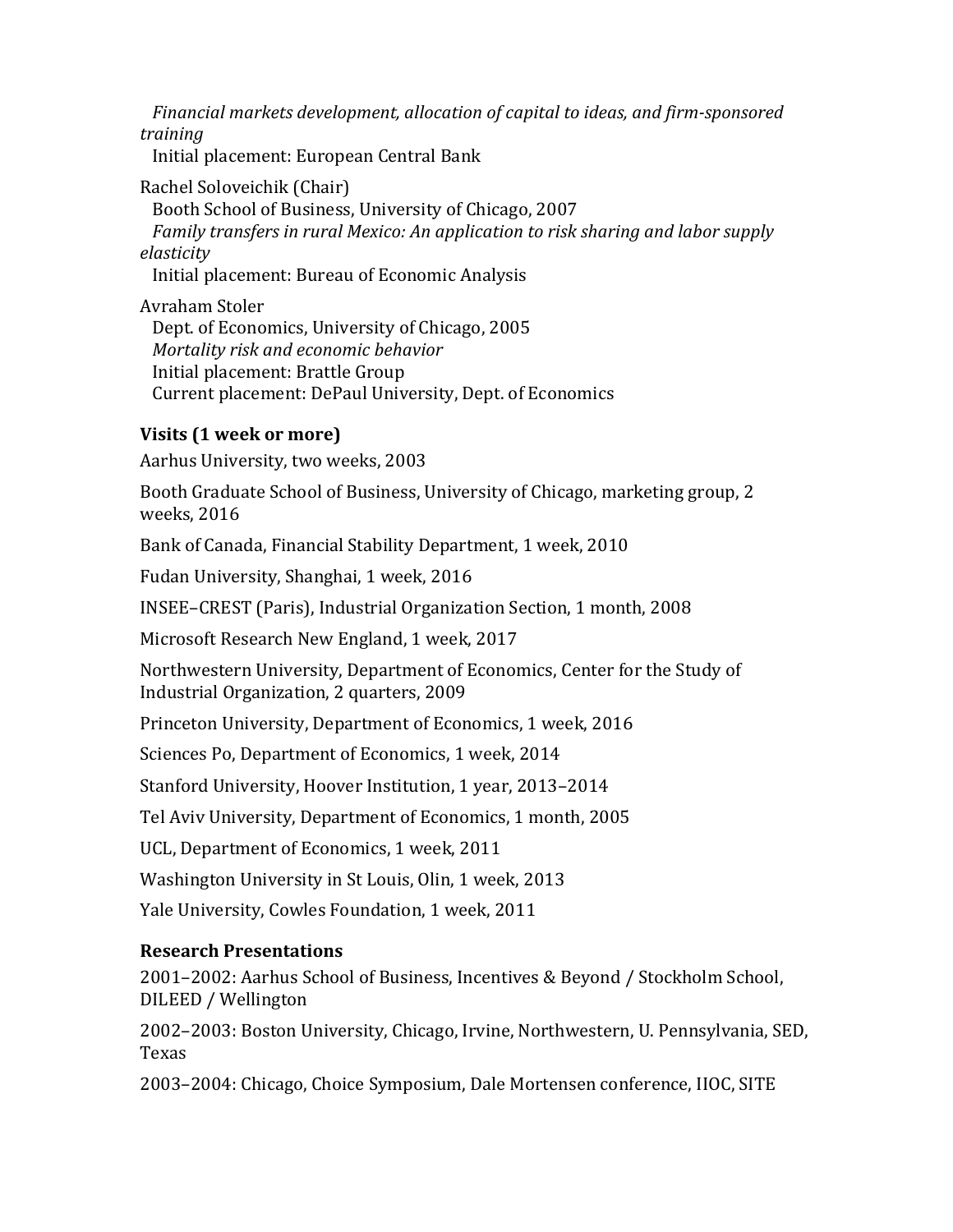2004–2005: Chicago (Econ, Marketing), Northwestern (Econometrics, IO), SED, Stanford, Washington Univ. in SL

2005–2006: Bar-Ilan, Carlos III, Chicago (GSB applied micro), Cornell, ES World Congress, Haifa, IIOC, Illinois, Minnesota, MIT, Montreal / CIRANO, New York FRB, North Carolina, Pittsburgh, Tel Aviv, Toronto, Toulouse, UCLA, Vanderbilt, Virginia, Washington Univ. in SL

2006–2007: ASSA, Chicago, Duke, Harvard, Maryland, Michigan, NBER IO, NYU, Ohio State, Penn State, SITE / Stanford, Wisconsin

2007-2008: Caltech, Clemson, Columbia, Cowles / Yale, FTC, Iowa, Illinois at Chicago, IIOC, Johns Hopkins, Labor Market Dynamics, Northwestern, NYU, Paris I, Penn State, UCL

2008–2009: Aarhus School of Business, Bath University / Network of Industrial Economists, Boston University, Brown, Brown demand conference, Caltech, Chicago (econometrics, micro lunch), EC2 Structural Microeconometrics, FTC, Georgetown, HKUST, Institute for Computational Economics, LSE, Maryland, Michigan, Michigan State, Princeton / BYU labor conference, NBER IO, Northwestern, Portuguese Competition Authority, Quantitative Marketing and Economics, Rochester, Santa Clara, Society of Economic Dynamics, Stanford, Stanford GSB, Toulouse, UK Competition Commission, USC, Yale

2009–2010: American Economic Association, Arizona, Boston College, Brown, Chicago Fed, Clemson, Columbia, DePaul, Harvard / MIT, HEC Montreal, Illinois, Indiana, Iowa, Johns Hopkins, Michigan, Penn State, Pittsburgh, Rochester, Texas, UCLA, UCSD, UT Dallas, WashU Olin, Wharton, Yeshiva

2010–2011: American Economic Association, Bank of Canada, Boston College, Canadian Economic Association, Center for the Economic Analysis of Risk, Chicago/MFI matching conference, EC2 Identification, Frontiers of Productivity Estimation (Copenhagen), Industrial Organization Society, Irvine, Networks Workshop (Michigan), Princeton, Workshop on Buyer-Seller Networks (Warwick), Yale

2011–2012 Carlo Alberto (Turin), Central European University, Chicago, Chicago/MFI matching conference, Ecole Polytechnique (Paris), Einaudi (Rome), New Directions in Applied Microeconomics (Florence), Toronto, UCL

2012–2013 Economics of Information and Communications Technologies (Portugal), Northwestern, NYU, Penn, Penn State, Purdue, Texas, UCL conference on games, Wisconsin

2013–2014 Berkeley (economics), Berkeley (marketing), Berkeley (Haas economics), Boston College, Boston College demand conference, British Columbia (UBC), Caltech, Davis, Irvine, McMaster, San Diego (UCSD), Sciences Po, Simon Fraser, Stanford (econometrics), Stanford (GSB faculty lunch), Stanford (IO), UCLA, USC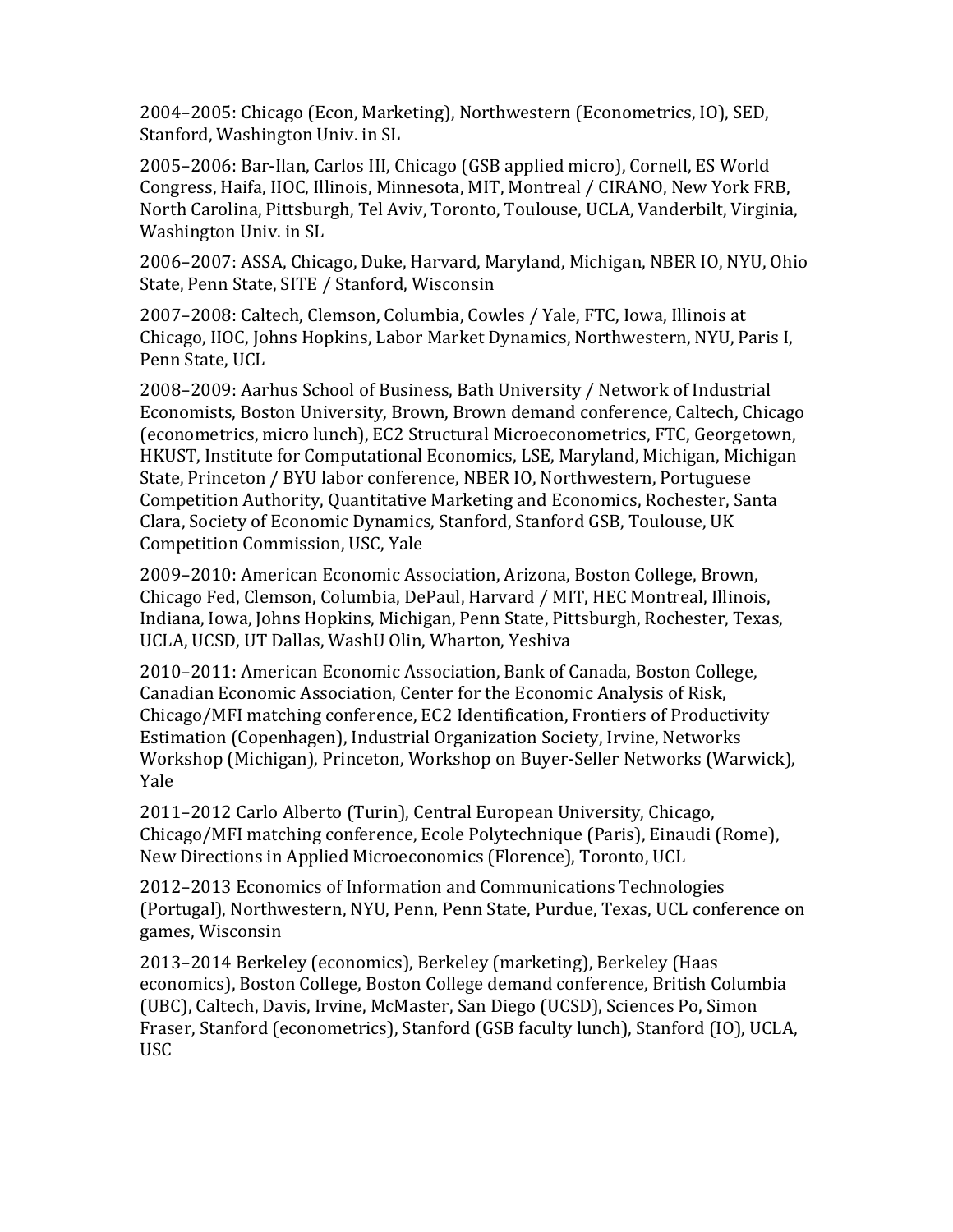2014–2015 Berkeley (marketing, SICS), Calgary conference, Duke Fuqua Strategy, Hong University of Science and Technology, ITAM, Johns Hopkins, Maryland, National University of Singapore, Rice, Texas, Yale conference on marketing/IO

2015–2016 Chinese University of Hong Kong, Chicago, Fudan, Illinois, Macau, Mannheim, New York University, Peking, Ohio State, Shanghai University of Finance and Economics, Toulouse, University of Southern California INET, Vanderbilt, Zhejiang, Zurich

2016–2017 American Economic Association, Boston College demand conference, Chicago Booth, Cleveland Federal Reserve, Cornell, Econometric Society Winter Meetings, Emory, Indiana, Michigan State, Missouri, Pittsburgh, Princeton, Syracuse, Texas A&M, USC

2017–2018 Bilkent, Columbia, CREST (Paris), University of Cyprus, Hitosubashi, International Association for Applied Econometrics, University College London, Management Science conference in Chile, University of Michigan, Microsoft Research New England, Microsoft Office of the Chief Economist, University of Nagoya, National Graduate Institute for Policy Studies (Tokyo), University of Osaka, Stanford GSB conference, University of Tokyo, Vanderbilt

2018–2019 Allied Social Sciences Association (three original papers, one discussion), Arizona State, Chinese Meeting of the Econometric Society (Fudan), Fundação Getúlio Vargas Rio, Jinan University (Center for Microdata Practice, Firms in Emerging Economies), Pontifical Catholic University of Rio de Janeiro, University of Arizona, University of Houston, University of Minnesota, University of California at Santa Cruz, University of Chile

2019–2020 Australian National University, Duke, Federal Communications Commission, Melbourne, Monash, New South Wales, Stony Brook, Sydney (several other talks cancelled due to COVID-19)

2020–2021 Allied Social Sciences Association, Bristol/Warwick joint seminar, Johns Hopkins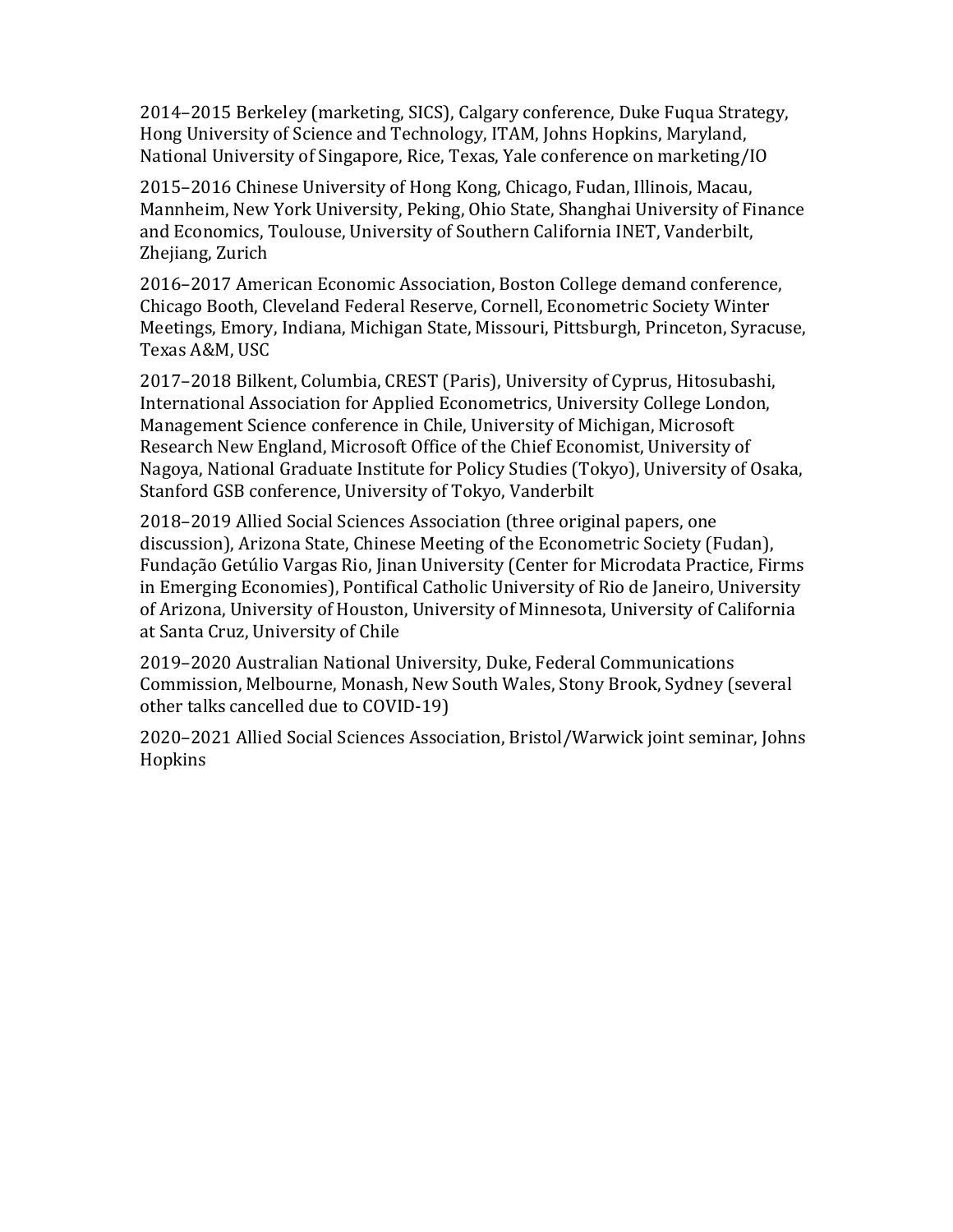### **Refereeing** (most multiple times)

*American Economic Journal: Applied Economics American Economic Journal: Macroeconomics American Economic Journal: Microeconomics American Economic Review American Journal of Agricultural Economics Annals of Economics and Statistics Canadian Journal of Economics Econometric Theory Econometrica Econometrics Journal Economic Inquiry Economic Journal Economic Theory Economica Economics Letters European Economic Review Industrial Relations Information Economics and Policy International Economic Review International Journal of Industrial Organization IZA World of Labor Journal of the American Statistical Association Journal of Applied Econometrics Journal of Business and Economic Statistics Journal of Econometrics Journal of Economic Behavior and Organization Journal of Economic Literature Journal of Economics & Management Strategy Journal of Finance Journal of Human Resources Journal of Industrial Economics Journal of Industry Competition and Trade Journal of Institutional and Theoretical Economics Journal of Labor Economics Journal of Law and Economics Journal of Marketing Research Journal of Mathematical Economics*